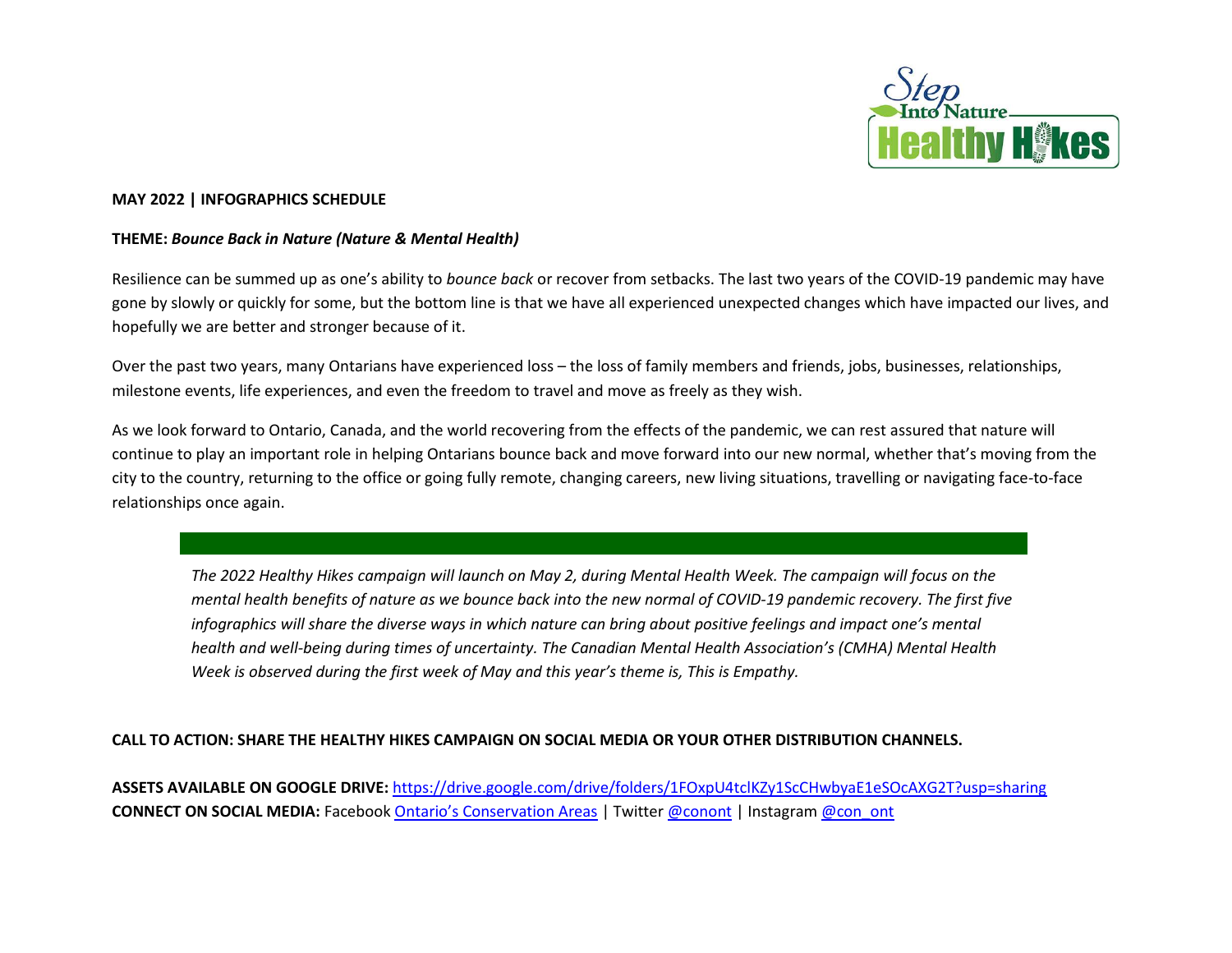## **MAY SCHEDULE – BOUNCE BACK WITH NATURE**

| <b>DATE</b>      | <b>INFOGRAPHIC</b>  | <b>COPY</b>                              | <b>HASHTAGS</b>      | <b>ARTICLES/LINKS</b>                 |
|------------------|---------------------|------------------------------------------|----------------------|---------------------------------------|
|                  |                     | (suggested copy)                         | (suggested hashtags) | (suggested resource materials)        |
| MAY <sub>2</sub> |                     | <b>Nature is Joy</b>                     | #StepIntoNature      | <b>Finding Happiness With Nature</b>  |
|                  |                     |                                          | #HealthyHikes        | https://bit.ly/3KfpcwH                |
|                  |                     | Biophilia is defined as the innate       | #ConservationAreas   |                                       |
|                  |                     | human instinct to connect with nature    | #MentalHealthWeek    |                                       |
|                  | <b>Nature</b> is    | and other living beings. As we           | #GetReal             |                                       |
|                  |                     | reconnect outdoors, let's live in the    |                      |                                       |
|                  |                     | moment and immerse ourselves in the      |                      |                                       |
|                  |                     | joyful sights, sounds, and wonders of    |                      |                                       |
|                  |                     | nature, and take note of elevated        |                      |                                       |
|                  |                     | levels of well-being.                    |                      |                                       |
| MAY <sub>3</sub> |                     | <b>Nature is Peace</b>                   | #StepIntoNature      | Benefits of Outdoor Yoga              |
|                  |                     |                                          | #HealthyHikes        | https://bit.ly/3vI4BvF                |
|                  |                     | Research reveals that environments       | #ConservationAreas   |                                       |
|                  | <b>Nature is</b>    | can increase or reduce our stress,       | #MentalHealthWeek    |                                       |
|                  |                     | which in turn impacts our bodies. In     | #GetReal             |                                       |
|                  |                     | one study cited in the book Healing      |                      |                                       |
|                  |                     | Gardens, researchers found that more     |                      |                                       |
|                  |                     | than two-thirds of people choose a       |                      |                                       |
|                  |                     | natural setting to retreat to when       |                      |                                       |
|                  |                     | stressed.                                |                      |                                       |
| MAY 4            |                     | <b>Nature is Judgement-free</b>          | #StepIntoNature      | Parenting in a Pandemic: Tips to Keep |
|                  |                     |                                          | #HealthyHikes        | the Calm at Home                      |
|                  |                     | Parenting isn't easy, especially during  | #ConservationAreas   | https://bit.ly/3EIzMLo                |
|                  | Nature <sub>J</sub> | a pandemic. To help create a sense of    | #MentalHealthWeek    |                                       |
|                  | $\bullet$           | order to the day that offers             | #GetReal             |                                       |
|                  |                     | reassurance in uncertain times stick     |                      |                                       |
|                  |                     | with healthy routines like carving time  |                      |                                       |
|                  |                     | out for a chill family hike or bike ride |                      |                                       |
|                  |                     | to recharge and tackle what's ahead.     |                      |                                       |